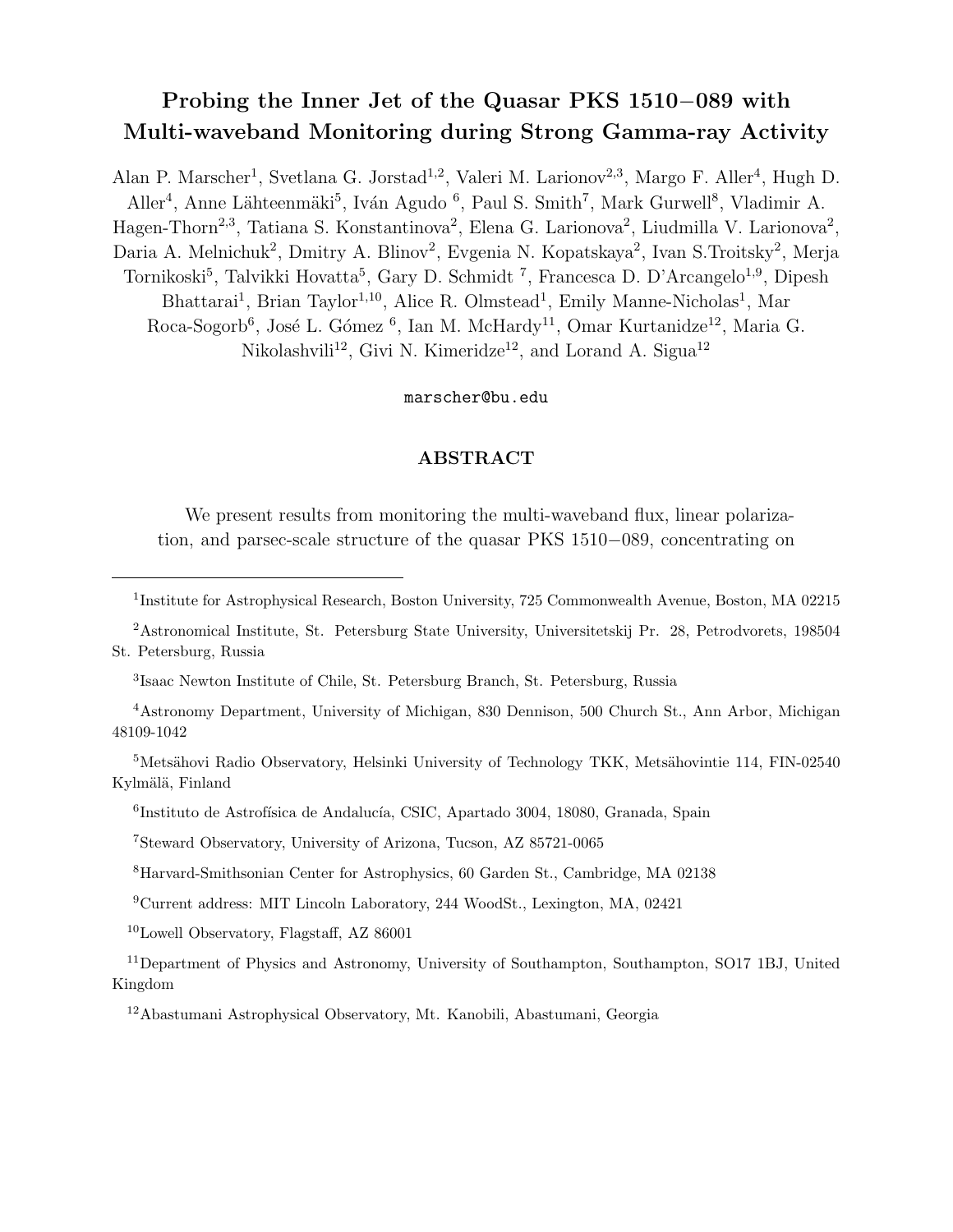eight major  $\gamma$ -ray flares that occurred during the interval 2009.0-2009.5. The  $\gamma$ -ray peaks were essentially simultaneous with maxima at optical wavelengths, although the flux ratio of the two wavebands varied by an order of magnitude. The optical polarization vector rotated by 720◦ during a 5-day period encompassing six of these flares. This culminated in a very bright,  $\sim 1$  day, optical and  $\gamma$ -ray flare as a bright knot of emission passed through the highest-intensity, stationary feature (the "core") seen in 43 GHz Very Long Baseline Array images. The knot continued to propagate down the jet at an apparent speed of 21c and emit strongly at  $\gamma$ -ray energies as a months-long X-ray/radio outburst intensified. We interpret these events as the result of the knot following a spiral path through a mainly toroidal magnetic field pattern in the acceleration and collimation zone of the jet, after which it passes through a standing shock in the 43 GHz core and then continues downstream. In this picture, the rapid  $\gamma$ -ray flares result from scattering of infrared seed photons from a relatively slow sheath of the jet as well as from optical synchrotron radiation in the faster spine. The 2006-2009.7 radio and X-ray flux variations are correlated at very high significance; we conclude that the X-rays are mainly from inverse Compton scattering of infrared seed photons by 20-40 MeV electrons.

Subject headings: quasars: individual (PKS 1510–089) — polarization— gamma rays: observations — radio continuum: galaxies — X-rays: galaxies

## 1. Introduction

Attempts to understand relativistic jets of blazars have been greatly advanced by the availability of instruments such as the Very Long Baseline Array (VLBA), the Rossi X-ray Timing Explorer (RXTE), and, most recently, the Fermi Gamma-ray Space Telescope, together with more traditional telescopes. Long-term multi-waveband monitoring of a number of blazars with these facilities is now providing valuable insights into the physical processes in the jets (e.g., Marscher et al. 2008; Chatterjee et al. 2008; Larionov et al. 2008). This paper presents a rich set of observations of the  $\gamma$ -ray bright quasar PKS 1510–089 ( $z = 0.361$ ), whose jet exhibits apparent motions of emission features that are among the fastest (as high as 45c) of all blazars observed thus far (Jorstad et al. 2005). We analyze motions of features in the parsec-scale radio jet alongside variability of the optical polarization and flux from radio through  $\gamma$ -ray frequencies. The relative timing of correlated variations probes the structure and physics of the innermost jet regions where the flow is accelerated and collimated, and where the emitting electrons are energized.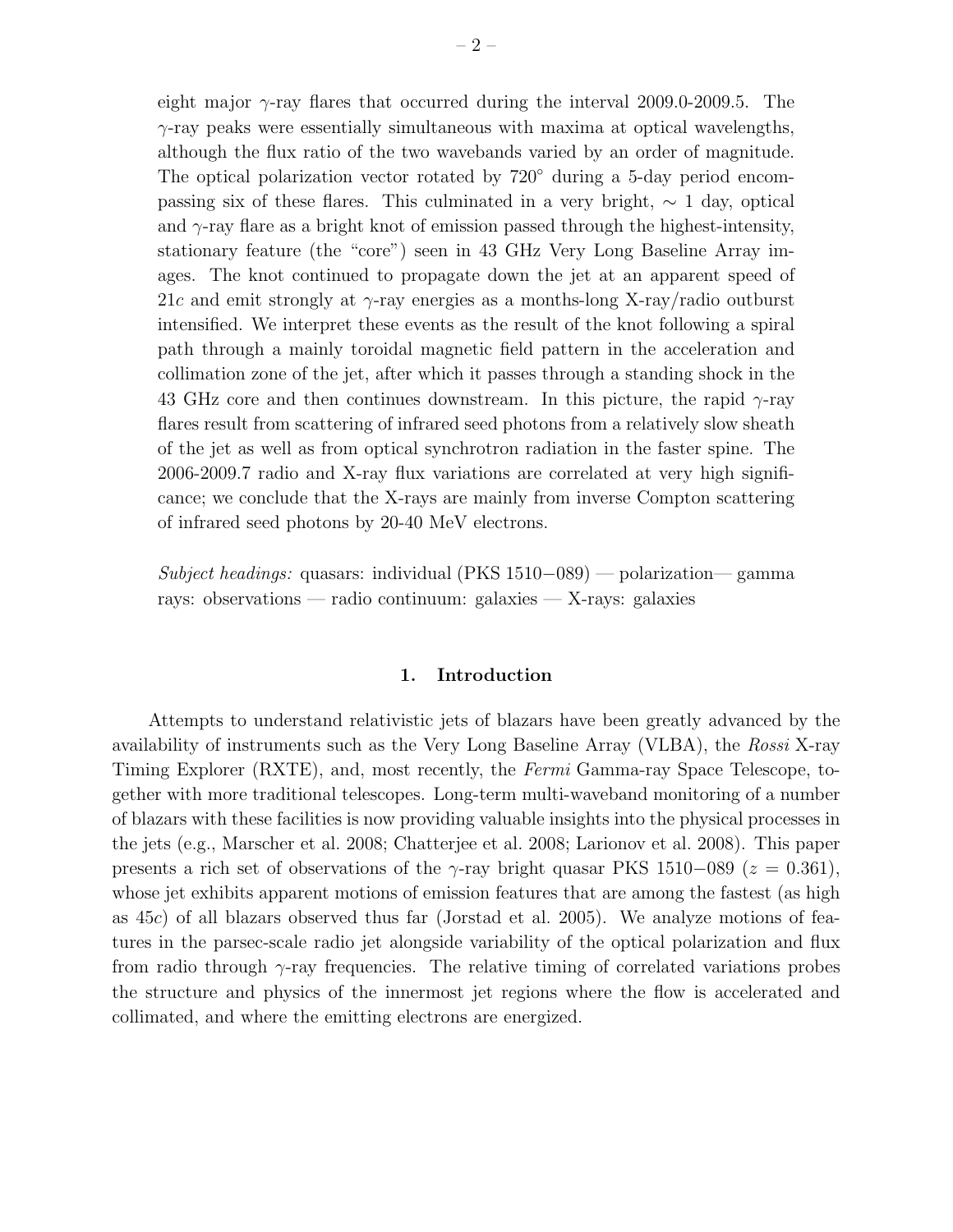### 2. Observations and Data Analysis

Our observations include imaging with the VLBA at 43 GHz in both total and linearly polarized intensity, with angular resolution near 0.10 milliarcseconds (mas), or a projected distance of 0.50 pc (for  $H_0 = 71$  km s<sup>-1</sup> Mpc<sup>-1</sup> and the concordance cosmology; Spergel et al. 2007). We processed the data and created images in a manner identical to that described by Jorstad et al. (2005).

We derived 0.1-200 GeV  $\gamma$ -ray fluxes by analyzing data from the Large Area Telescope (LAT) of the Fermi Gamma-ray Space Telescope with the standard software (Atwood et al. 2009). Photon counts from a circular region of radius 20° centered on PKS 1510−089 were fit by single power-law spectral models of this source, PKS 1502+106, and PKS 1508−055, plus model v02 of the Galactic and extragalactic backgrounds. The mean slope of the photon spectrum for 2009.0-2009.5 for 7-day integrations,  $-2.48 \pm 0.05$ , matched that reported by Abdo et al. (2009) for 2008.6-2008.83. Our final fluxes are from 1-day integrations using this slope, with a detection criterion that the maximum-likelihood test statistic (Mattox et al. 1996) exceed 9.0.

We obtained 2.4-10 keV X-ray fluxes with the RXTE PCA. We processed the data as described by Marscher et al. (2008), fitting the photon count spectrum with a single power law plus photoelectric absorption corresponding to a neutral hydrogen column density of  $8 \times 10^{20}$  cm<sup>-2</sup>. In addition, we measured flux densities at: 14.5 GHz with the 26 m antenna of the University of Michigan Radio Astronomy Observatory (see Aller et al. 1985); 37 GHz with the 14 m telescope of the Metsähovi Radio Observatory (see Teräsranta et al. 1998); and frequencies near 230 GHz with the Submillimeter Array (see Gurwell et al. 2007).

We measured the degree of optical linear polarization  $P$  and its position angle  $\chi$  with: the 0.4 m telescope of St. Petersburg State University; the 0.7 m telescope at the Crimean Astrophysical Observatory; the PRISM camera on the Lowell Observatory 1.83 m Perkins Telescope; the Steward Observatory 2.3 and 1.54 m telescopes  $\frac{1}{2}$ ; and the 2.2 m telescope at Calar Alto Observatory, under the MAPCAT program. The data analysis procedures for the various telescopes are described in D'Arcangelo et al. (2007); Larionov et al. (2008); Jorstad et al. (2010). We also obtained optical (R-band) flux densities from photometric observations at the six telescopes listed above, the 2.0 m Liverpool Telescope, and the 0.7 m Meniscus Telescope of Abastumani Astrophysical Observatory. We have added data from Yale University<sup>2</sup>.

<sup>1</sup>Data listing: http://james.as.arizona.edu/∼psmith/Fermi

<sup>2</sup>Data listing: http://www.astro.yale.edu/smarts/glast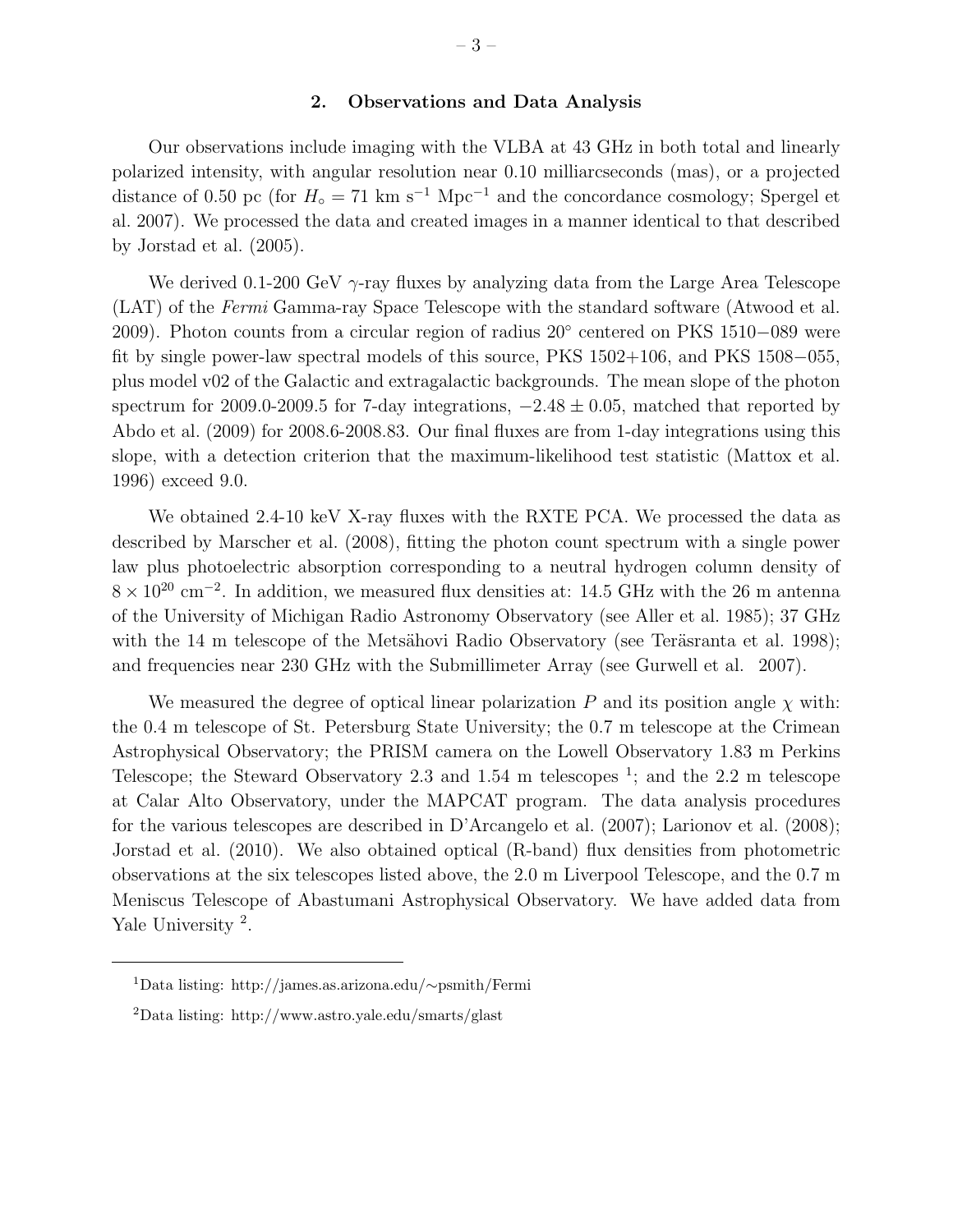#### 3. Observational Results and Discussion

A number of flares are apparent in the 2008-09 radio to  $\gamma$ -ray light curves (Fig. 1, which includes γ-ray data from AGILE in 2008 March; D'Ammando et al. 2010). Of particular interest is the first half of 2009 (Fig. 2), during which eight major  $\gamma$ -ray flares are apparent. The VLBA images (Fig. 3) feature a bright "core," presumed stationary, from which knots of emission separate at apparent superluminal speeds. We detect two new knots, with apparent speeds of  $24 \pm 2 c$  and  $21.6 \pm 0.6 c$ . The first passed the core on JD 2454675 $\pm 20$ , as the X-ray flux reached a sharp peak, and  $\sim$  2 weeks after a broad maximum in the 14.5 GHz flux (see Fig. 1). The second knot passed the core on JD 2454959  $\pm$  4, essentially simultaneous with the extremely sharp, high-amplitude optical/ $\gamma$ -ray flare 8 on JD 2454962 (Fig. 2). We argue below that this knot was responsible for flares 3-8 and possibly 1-2.

Flare 8 coincides with the end of a 50-day rotation of  $\chi$  by 720 $\degree$  that started near flare 3 (see Fig. 4). This striking phenomenon can be explained either by a stochastic process or by a coherent magnetic field geometry of the flaring region. In the stochastic interpretation, the magnetic field is turbulent (see Jones 1988; Marscher et al. 1992; D'Arcangelo 2009) and the apparent rotation results from a random walk of the resultant polarization vector direction as cells with random magnetic field orientations enter and then exit the emission region. According to our simulations (described by D'Arcangelo et al. 2007), one rotation by  $> 720^{\circ}$ similar to that of PKS 1510−089 and lasting  $50±10$  days occurs once per  $\sim 2,000$  days. The probability that such a random apparent rotation would coincide so closely with a specific 50-day period of elevated γ-ray flux is extremely small,  $\sim 0.1\%$ . Furthermore, the model predicts equally probable clockwise and counterclockwise rotations of  $\chi$  in the same object, while the  $\sim 180^{\circ}$  rotation of  $\chi$  between JD 2454990 and 2455000 (see Fig. 4) proceeded at the same counterclockwise rate as during the final stage of the larger rotation. This implies that the rotation is dictated by geometry, with the accompanying minor flare occurring in the same location as flare 8.

We observed a similar, but shorter, rotation of the optical polarization in BL Lac in 2005 (Marscher et al. 2008). We apply our phenomenological model developed to explain that event to PKS 1510−089. A moving emission feature follows a spiral path as it propagates through the toroidal magnetic field of the acceleration and collimation zone of the jet (Komissarov et al. 2007). The spiral motion is caused either by rotation of the flow (Vlahakis 2006) or a helical stream of electron-positron pairs injected from the black hole's ergosphere (Williams 2004). The secular increase in the rate of rotation (see Fig. 4) is due to an increasing Doppler factor as the flow accelerates until it reaches the core, since the Lorentz factor increases as the cross-sectional radius of the jet (Vlahakis  $\&$  Königl 2004; Vlahakis 2006; Komissarov et al. 2007). [However, the rest-frame angular velocity of the emission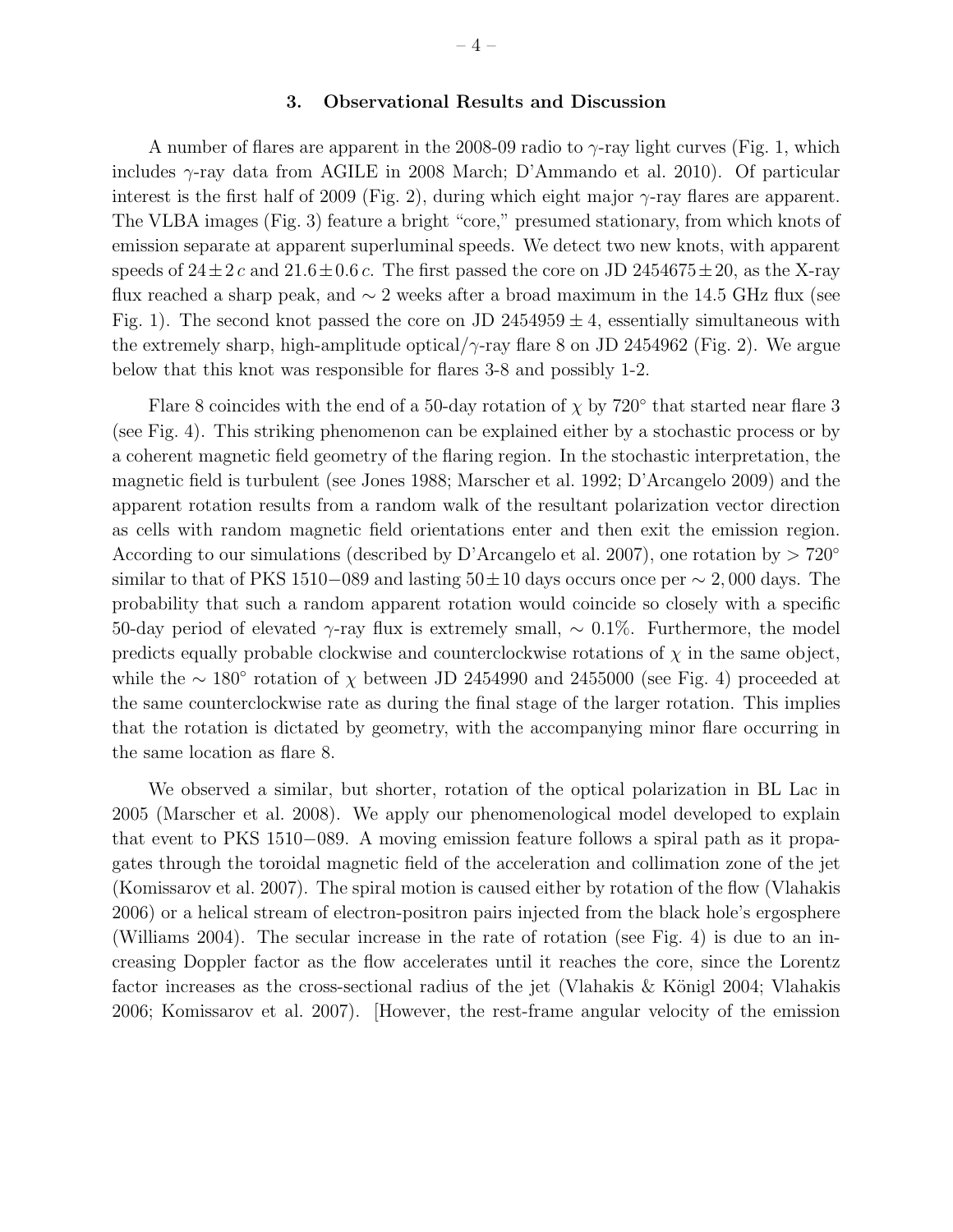feature cannot decrease to conserve specific angular momentum as the jet expands (Steffen et al. 1995; Vlahakis 2006), hence the spiral path followed by the centroid of the feature must maintain a constant radius of helical motion to avoid this.] The emission feature must cover most of the cross-section of the jet in order to create substantial flares and to cancel most of the polarization (from different orientations of the toroidal magnetic field across the feature) while leaving a residual of  $\lesssim 10\%$ , with  $\chi$  rotating systematically as the feature proceeds down the jet. Front-to-back light-travel time delays also cancel some polarization by stretching the feature along the spiral path as viewed by the observer. Synchrotron flares occur when the energization of electrons increases suddenly over some or all of the emission region; our model does not attempt to explain these sudden surges in particle acceleration. The solid curve in the bottom panel of Figure 4 shows the fit to the variation of  $\chi$  of the model, with parameter values that are typical but probably not unique. The bulk Lorentz factor increases linearly with longitudinal distance down the jet from a value of 8 at the onset of the rotation to 24 at the end. The viewing angle of the jet axis is 1.4° in the model, so the Doppler factor increases from 15 to 38 during this time, and the final apparent speed is 21c, matching the observed value within the uncertainties. The inflections of the curve are due to changing aberration, which we calculate with the equations of Königl  $\&$  Choudhuri (1985). The scenario proposed in that paper, in which the jet twists from helical instabilities, can explain the rotation of  $\chi$  but not the observed low, randomly changing degree of polarization. The secular increase both in the rate of rotation of  $\chi$  and in optical flux during the first half of the outburst results from the acceleration of the flow and consequent enhanced beaming.

Flare 8, featuring the highest optical flux observed since 1948 (Liller & Liller 1975), occurred as the rotation of  $\chi$  was ending and the new superluminal knot was passing the core. This event can be explained by compression of the knot by a standing conical shock (Marscher et al. 2008). According to our model, when the knot passed the core it was propagating down the jet at 0.3 pc day<sup>-1</sup> in our frame, and had traveled 17 pc downstream since the rotation of  $\chi$  began. The transverse radius of the jet at this point is ~ 2 × 10<sup>17</sup> cm, based on the opening angle of the jet  $\sim 0.2^{\circ}$  derived by Jorstad et al. (2005). The propagation rate, plus the 1-day timescale of the flare, sets the longitudinal size of the optical flare region at  $\sim$  0.3 pc. We associate this size with the distance moved by an electron radiating at R-band before it loses too much energy to continue doing so. To determine the energy loss rate for all of the events, we first calculate the ratio of  $\gamma$ -ray (> 100 MeV) to synchrotron luminosity (which equals the ratio of inverse-Compton to synchrotron loss rate),  $\zeta_{gs}$ , of the peak of flares 1-8 to be 70, 30, 40, 40, 30, 10, 40, and 9, respectively. We estimate the luminosity of the synchrotron radiation, whose spectral energy distribution peaks at infrared wavelengths, as the R-band flux density multiplied by  $\nu_R = 4.7 \times 10^{14}$  Hz, by 1.27 to correct for extinction (Schlegel et al. 1998), and then by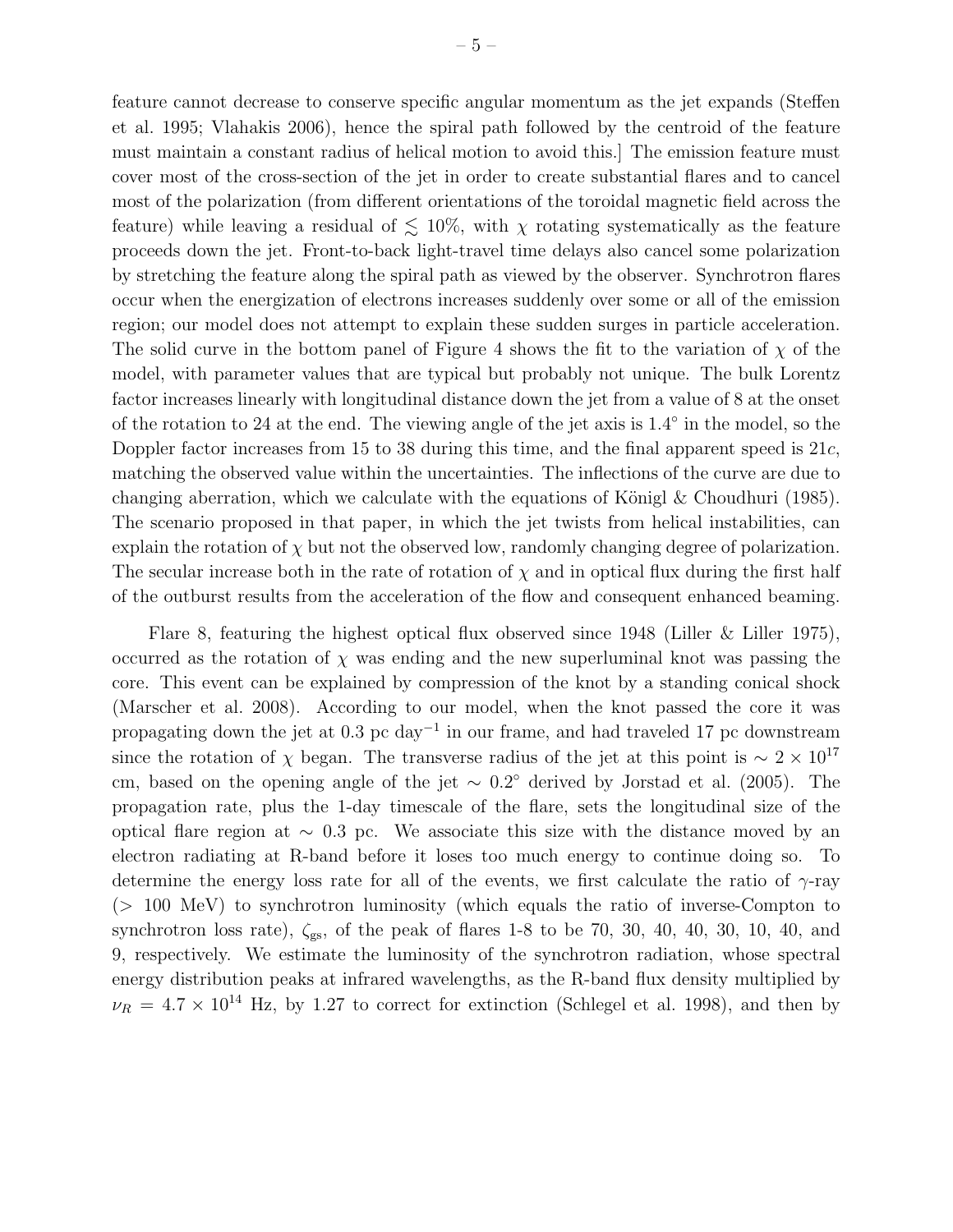6 to convert roughly to bolometric luminosity (see Kataoka et al. 2008). We then derive that the magnetic field  $B \sim [(6 \times 10^6 \text{ s})(\Gamma/20)c/(0.3\xi \text{ pc})]^{2/3}(\delta/40)^{1/3} \sim 0.4\xi^{-2/3} \text{ G during}$ flare 8, where  $\xi \equiv (u_{\rm B} + u_{\rm phot})/u_{\rm B}$ ,  $\xi \zeta_{\rm gs} \sim 9$  if the seed photons originate from outside the emission feature,  $\xi \sim 1$  for mainly first-order SSC, and  $\xi \sim \zeta_{gs}^{1/2} \sim 3$  for combined firstand second-order SSC. We therefore obtain  $B \sim 0.1{\text{-}}0.4 \text{ G}$ , with the highest value for the first-order SSC case. The (toroidal) magnetic field at the start of the rotation of  $\chi$  was then  $∼ 1$  G.

The 50-day rotation of  $\chi$  implies that a single moving emission feature was responsible for the entire outburst encompassing flares 3-8. We identify this feature as the superluminal knot seen later in the VLBA images (Fig. 3), whose polarization vector lies in the same direction as in the optical shortly after flare 8. Our observations therefore demonstrate that the high-energy emission from the jet of PKS 1510−089 is quite complex, arising from different regions and probably by multiple emission mechanisms as a single disturbance propagates down the jet. Both the  $\gamma$ -ray and optical emission is highly variable, but not always in unison. This is unexpected, since when  $B \sim 0.1$ –1 G, electrons with the same energies,  $\gamma_e \sim 10^{3.5 \pm 0.3}$  in rest-mass units, should be involved in optical synchrotron radiation and inverse Compton scattering of optical or IR photons to  $\gamma$ -ray energies. The only exception is when the emission feature was close to the base of the jet — and therefore possibly within the broad emission-line region (BLR) — and the Lorentz and Doppler factors were relatively low. At this location, electrons with  $\gamma_e \sim 500$ , nearly 10 times lower than those emitting R-band synchrotron radiation, could have scattered the BLR or accretion-disk photons to  $\gamma$ ray energies as the disturbance first became optically thin to photon-photon pair production (see, e.g., Ghisellini & Tavecchio 2009; Dermer et al. 2009). We speculate that this could correspond to flares 1-2. In this case, the subsequent quiescent period would imply that there is a section of the jet where neither seed photons nor electrons with  $\gamma_e \gtrsim 10^3$  are abundant.

We conclude that some or all of  $\gamma$ -ray flares 1-4 and 7, with very weak optical counterparts, were caused by sudden increases in the local seed photon field at optical or IR wavelengths rather than by increased energization of electrons. The time scales of variability limit the size of each source of seed photons to  $a \leq 1$  pc—not much larger than the cross-sectional radius of the jet,  $\sim 0.1$  pc—while the luminosity of each would need to be  $\sim 3 \times 10^{43} (\zeta_{\rm gs}/60) (\Gamma/20)^{-2} (B/0.4 \text{ G})^2 (a/0.1 \text{ pc})^2 \text{erg s}^{-1}$  if the source lies at the periphery of the jet, and higher if more remote. This luminosity is too high for any commonly occurring cosmic object located parsecs from the central engine, but could be obtained in a relatively slow sheath surrounding the ultra-fast spine of the jet responsible for the high superluminal motion (Ghisellini et al. 2005). Moving knots or standing shocks in the sheath could produce the requisite number of seed photons while being too poorly beamed to contribute substantially to the observed flux. The relatively slow motion and gradual evolution of such features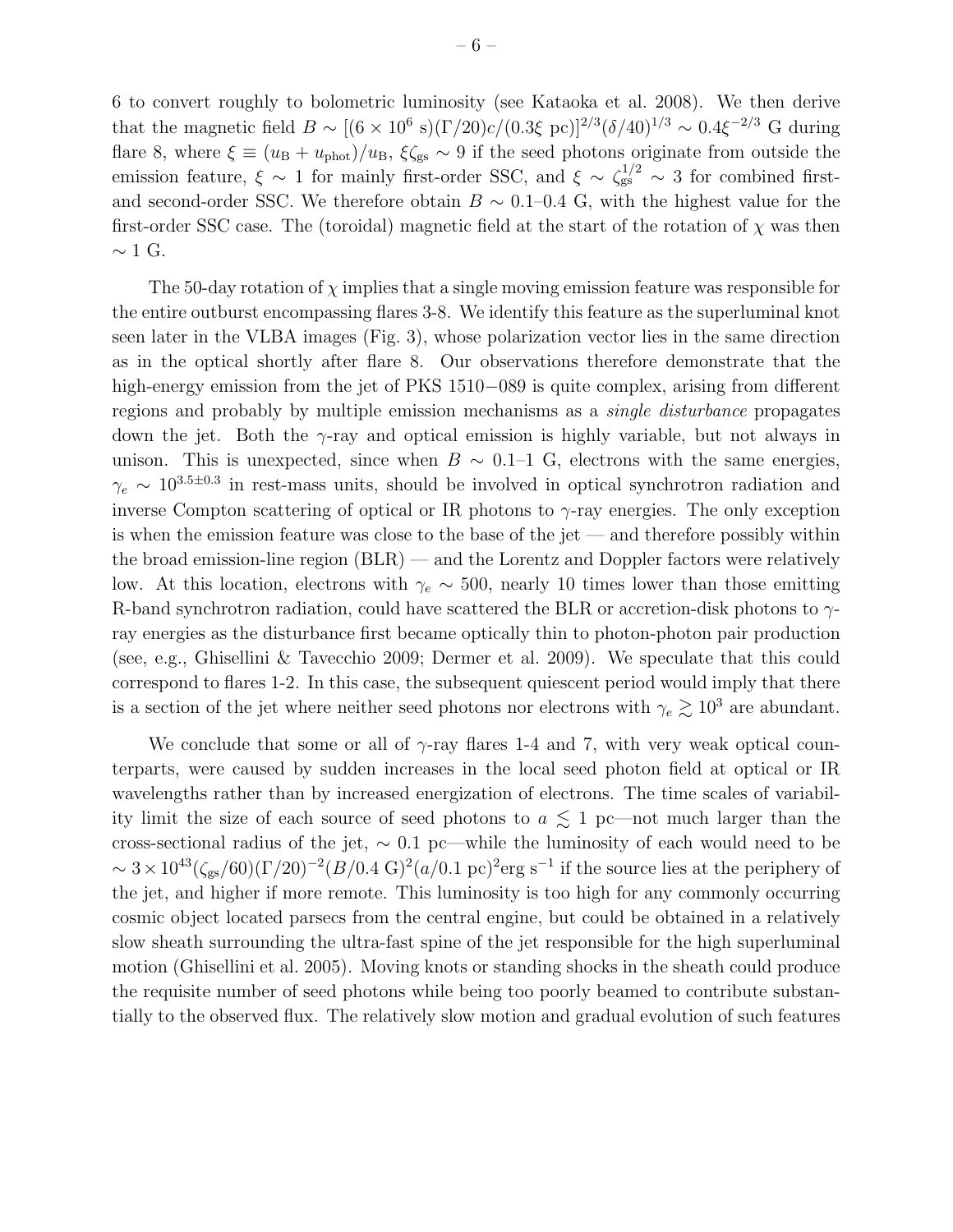implies that they should persist for years, in which case another series of flares in the near future should exhibit a similar pattern of variability and appearance of a superluminal knot.

Flares 5 and 8 included rapid optical flaring that required sudden energization of electrons to  $\gamma \sim 10^{3.5 \pm 0.3}$ . This suggests that the flaring  $\gamma$ -rays could have been created by the SSC process, an inference that is supported by the lower value of  $\zeta_{gs}$  than for the other flares. This ratio was, however, much greater than unity, which implies that second-order scattering contributed significantly to the  $\gamma$ -ray flux (e.g., Bloom & Marscher 1996). We should therefore expect a different slope of the  $\gamma$ -ray photon spectrum for these flares than for flares 1-4 and 7. There are a sufficient number of photon counts to measure the slopes for flares 5, 7, and 8:  $-2.36 \pm 0.09$ ,  $-2.73 \pm 0.17$ , and  $-1.92 \pm 0.21$ , respectively. The probability that these are the same is ∼ 0.2%. Detailed modeling is needed to determine the slopes expected for the different radiation mechanisms.

The extremely high optical flux and polarization of flare 8 imply that the magnetic field was higher and more ordered for this event than for other flares. This is consistent with our interpretation that the 43 GHz core—where flare 8 occurred—is a standing shock. The low value of  $\zeta_{gs}$  implies that the magnetic field was compressed by a factor  $\sim 2$  over the previous flare. We suggest that the emission region responsible for flare 5, when the polarization increased to  $> 20\%$ , was a subset of the entire disturbance, so that there was less cancellation of the polarization. This indicates that the flare was caused by unusually efficient energization of electrons over only part of the disturbance, although we have insufficient information to determine the cause. In contrast, flares 6 and 7 occurred when the polarization was quite low, which implies that electrons were accelerated less intensely throughout the entire disturbance.

The flare in 2008 September (JD 2454700-2454750; Fig. 1) is of a different nature than flares 1-8. It took place one month after a very bright superluminal knot passed through the core (which coincided with the peak of a major X-ray flare), consistent with the finding of Jorstad et al. (2001) and Lähteenmäki & Valtaoja (2003) that high  $\gamma$ -ray states often follow the time when a new superluminal knot coincides with the core or a millimeter-wave outburst starts. The frequency-dependent delays — the emission peaked first at optical, then  $\gamma$ -ray (10-day lag), and then radio and X-ray (24-day lag) frequencies — contrast with the simultaneity of the optical and  $\gamma$ -ray maxima of flares 2, 5, 7, and 8. The time delays imply that a power law is maintained over only a limited range of electron energies, with the range changing as a knot separates from the core.

Since 1996, the X-ray emission has correlated better with the 14.5 GHz variations than with those at higher frequencies (Marscher 2006). During the 2006-2009 period covered by Figure 5, the correlation is significant at  $> 99\%$  confidence. The electrons radiating at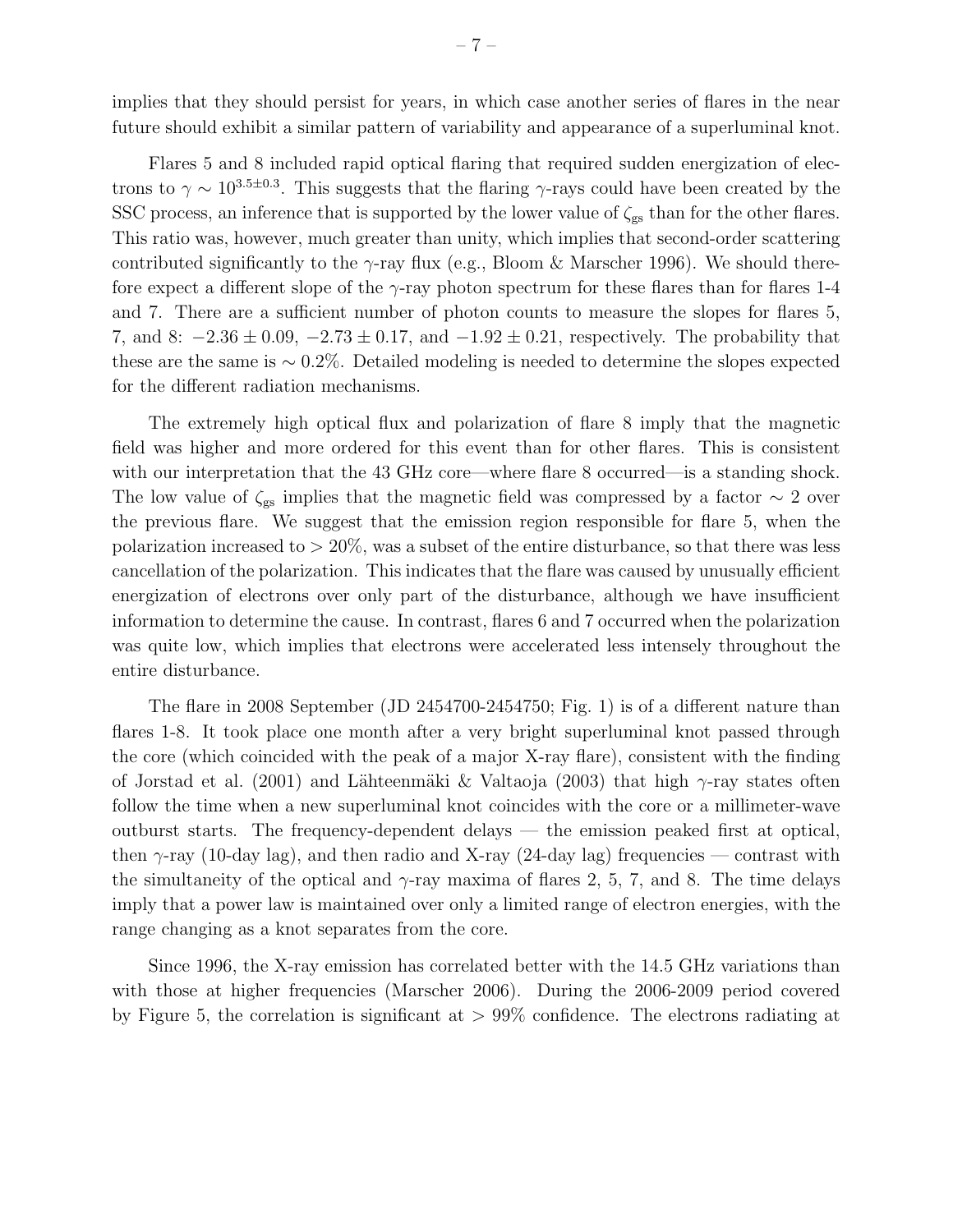14.5 GHz near the core have energies  $\gamma_e \sim 20$ -40 in rest mass units, far too small to scatter the 14.5 GHz photons to X-ray energies. For this reason, we conclude, as have Kataoka et al. (2008), that these electrons produce the X-rays via inverse Compton scattering of IR seed photons from either the sheath of the jet or a source outside the jet, such as a dust torus (Błażejowski et al. 2000). In this case, the X-ray variability is in response to both the evolution of the electron energy distribution—which affects the radio emission in a similar way — and changes in the seed photon density as a knot propagates down the jet. In the observer's frame, the radiative energy loss time scale of  $\gamma_e \sim 30$  electrons,  $t_{\rm loss} \sim 3 \times 10^7 B^{-2} \zeta_{\rm gs}^{-1} \delta^{-1}$  s,  $\sim 5$  days when  $B \sim 0.4$  G and  $\delta \zeta_{\rm gs} \sim 400$ . This is commensurate with the fastest X-ray and radio variability that we have observed.

### 4. Conclusions

Our comprehensive dataset has revealed some patterns that allow us to probe the locations and causes of the high-energy emission in PKS 1510−089. The rotation of the optical polarization vector over 50 days in 2009, as multiple  $\gamma$ -ray and optical flares took place, implies that a single emission feature—the superluminal knot later seen in our VLBA images—was responsible for these variations. As for BL Lac (Marscher et al. 2008), we model this as a structure that followed a spiral path through a helical magnetic field where the jet flow accelerates. The γ-ray to synchrotron flux ratio varied greatly among the different flares. This requires local sources of seed photons from both within jet and just outside, probably in a surrounding sheath. As a consequence, flares erupt at a variety of locations as disturbances pass down the jet. Future comprehensive multi-waveband monitoring plus VLBA imaging will determine the extent to which our findings apply to the general population of blazars.

Funding of this research included NASA grants NNX08AJ64G and NNX08AV65G and NNX08AV65G, NSF grants AST-0907893 and AST-0607523 (U. Michigan), Russian RFBR grant 09-02-0092, Spanish "Ministerio de Ciencia e Innovación" grant AYA2007-67626-C03-03, the Academy of Finland, the University of Michigan, and Georgian National Science Foundation grant GNSF/ST08/4-404. The VLBA is an instrument of the National Radio Astronomy Observatory, a facility of the NSF, operated under cooperative agreement by Associated Universities, Inc. The Calar Alto Observatory is jointly operated by the Max-Planck-Institut für Astronomie and the Instituto de Astrofísica de Andalucía-CSIC. The SMA is a joint project between the Smithsonian Astrophysical Observatory and the Academia Sinica Institute of Astronomy and Astrophysics, funded by the Smithsonian Institution and the Academia Sinica. The Liverpool Telescope, operated on the island of La Palma by Liverpool John Moores University in the Spanish Observatorio del Roque de los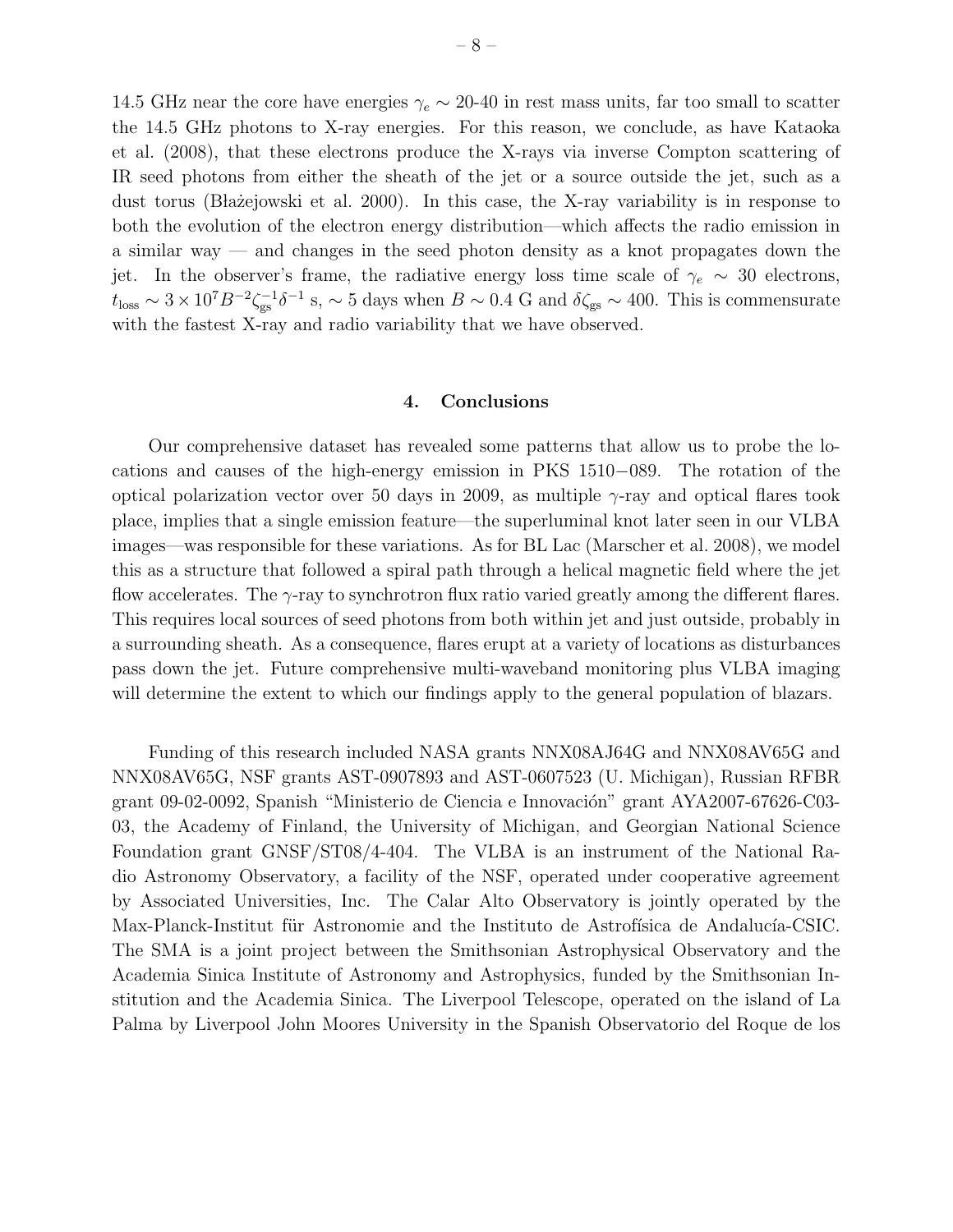Muchachos of the Instituto de Astrofisica de Canarias, is funded by the UK Science and Technology Facilities Council.

Facilities: VLBA, RXTE, Fermi, Liverpool:2m, Perkins, Steward:2.3m,1.54m, Calar Alto:2.2m, UMRAO, SMA

### REFERENCES

- Abdo, A., et al. 2009, ApJS, 183, 46
- Aller, H. D., et al. 1985, ApJS, 59, 513
- Atwood, W. B., et al. 2009, ApJ, 697, 1071
- Błażejowski, et al. 2000, ApJ, 545, 107
- Bloom, S. D., & Marscher, A. P. 1996, ApJ, 461, 657
- Chatterjee, R., et al. 2008, ApJ, 689, 79
- D'Ammando, F. 2010, A&A, submitted (arXiv:0909.3484)
- D'Arcangelo, F. D., et al. 2007, ApJ, 659, L107
- D'Arcangelo, F. D. 2009, Ph.D. Thesis, Boston University
- Dermer, C. D., Finke, J. D., Krug, H., & Böttcher, M. 2009, ApJ, 692, 32
- Ghisellini, G., & Tavecchio, F. 2009, MNRAS, 397, 985
- Ghisellini, G., Tavecchio, F., & Chiaberge, M. 2005, A&A, 432, 401
- Gurwell, M. A., Peck, A. B., Hostler, S. R., Darrah, M. R., & Katz, C. A. 2007, in From Z-Machines to ALMA: (Sub)millimeter Spectroscopy of Galaxies, ed. A. J. Baker et al., ASP Conf. Ser., 375, 234
- Jones, T. W. 1988, ApJ, 332, 678
- Jorstad, S. G., et al. 2001, ApJ, 556, 738
- Jorstad, S. G., et al. 2005, AJ, 130, 1418
- Jorstad, S. G., et al. 2007, AJ, 134, 799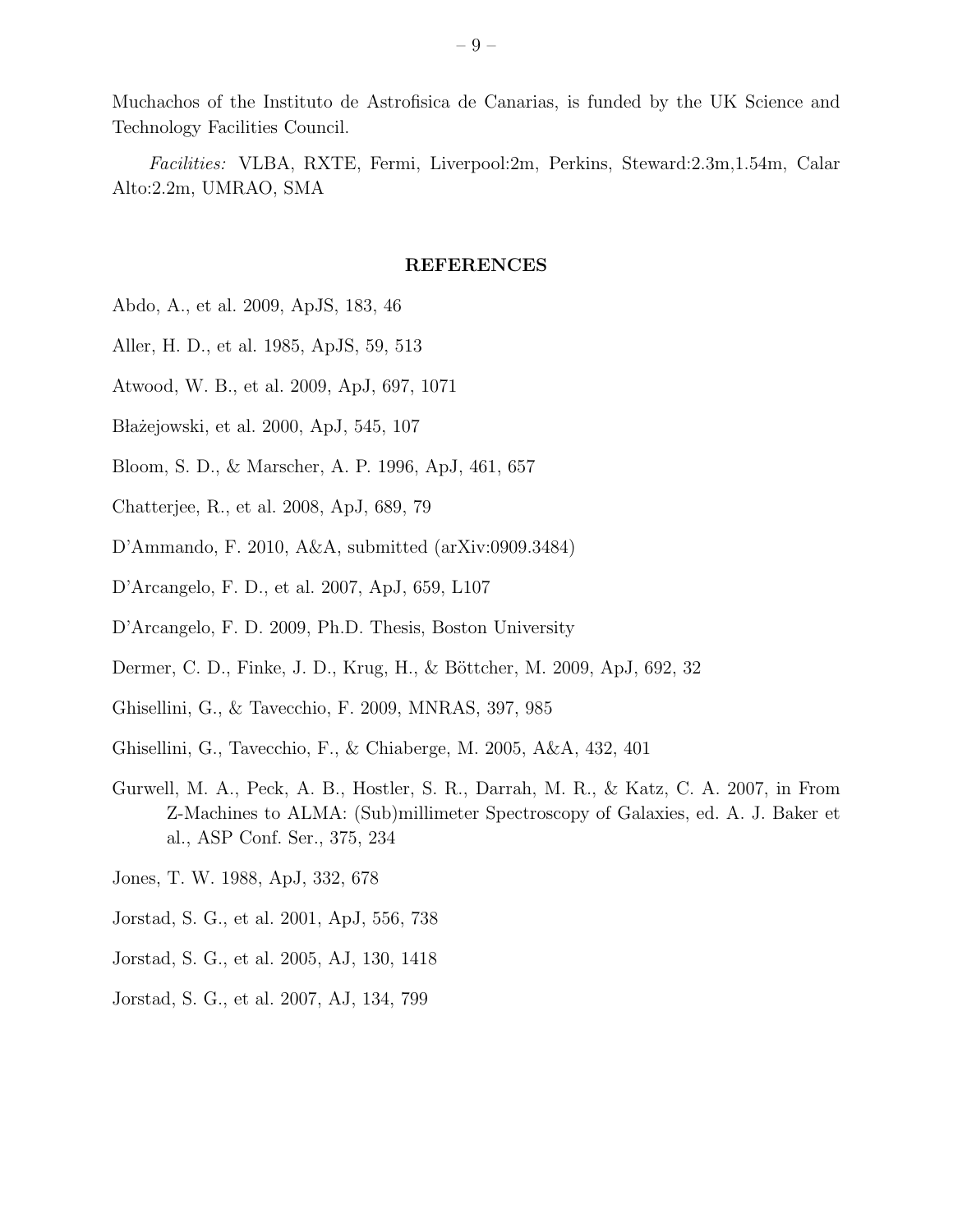- Jorstad, S. G., et al. 2010, ApJ, submitted
- Kataoka, J., et al. 2008, ApJ, 672, 787
- Komissarov, S. S., Barkov, M. V., Vlahakis, N., & Königl, A. 2007, MNRAS, 380, 51
- Königl, A., & Choudhuri, A. R. 1985, ApJ, 289, 188
- Lätheenmäki, A., & Valtaoja, E. 2003, ApJ, 580,85
- Larionov, V. M., et al. 2008, A&A, 492, 389
- Liller, M. H., & Liller, W. 1975, ApJ, 199, 133
- Marscher, A. P. 2006, in Variability of Blazars II: Entering the GLAST Era, ed. H. R. Miller, K. Marshall, J. R. Webb, & M. F. Aller, ASP Conf. Ser., 350, 155
- Marscher, A. P., et al. 2008, Nature, 452, 966
- Marscher, A. P., Gear, W. K., & Travis, J. P. 1992, in Variability of Blazars, ed. E. Valtaoja & M. Valtonen (Cambridge U. Press), 85
- Mattox, J. R., et al. 1996, ApJ, 461, 396
- Schlegel, D. J., Finkbeiner, D. P., & Davis, M. 1998, ApJ, 500, 525
- Spergel, D. N. et al. 2007, ApJS, 170, 377
- Sreekumar, P., et al. 1996, ApJ, 464, 628
- Steffen, W., et al. 1995, A&A, 302, 335
- Teräsranta, H., et al. 1998, A&AS, 132, 305
- Vlahakis, N. 2006, in Blazar Variability Workshop II: Entering the GLAST Era, ed. H. R. Miller et al., ASP Conf. Ser., 350, 169
- Vlahakis, N., & Königl, A. 2004, ApJ, 605,656
- Williams, R. K. 2004, ApJ, 611, 952

This preprint was prepared with the AAS LAT<sub>EX</sub> macros v5.2.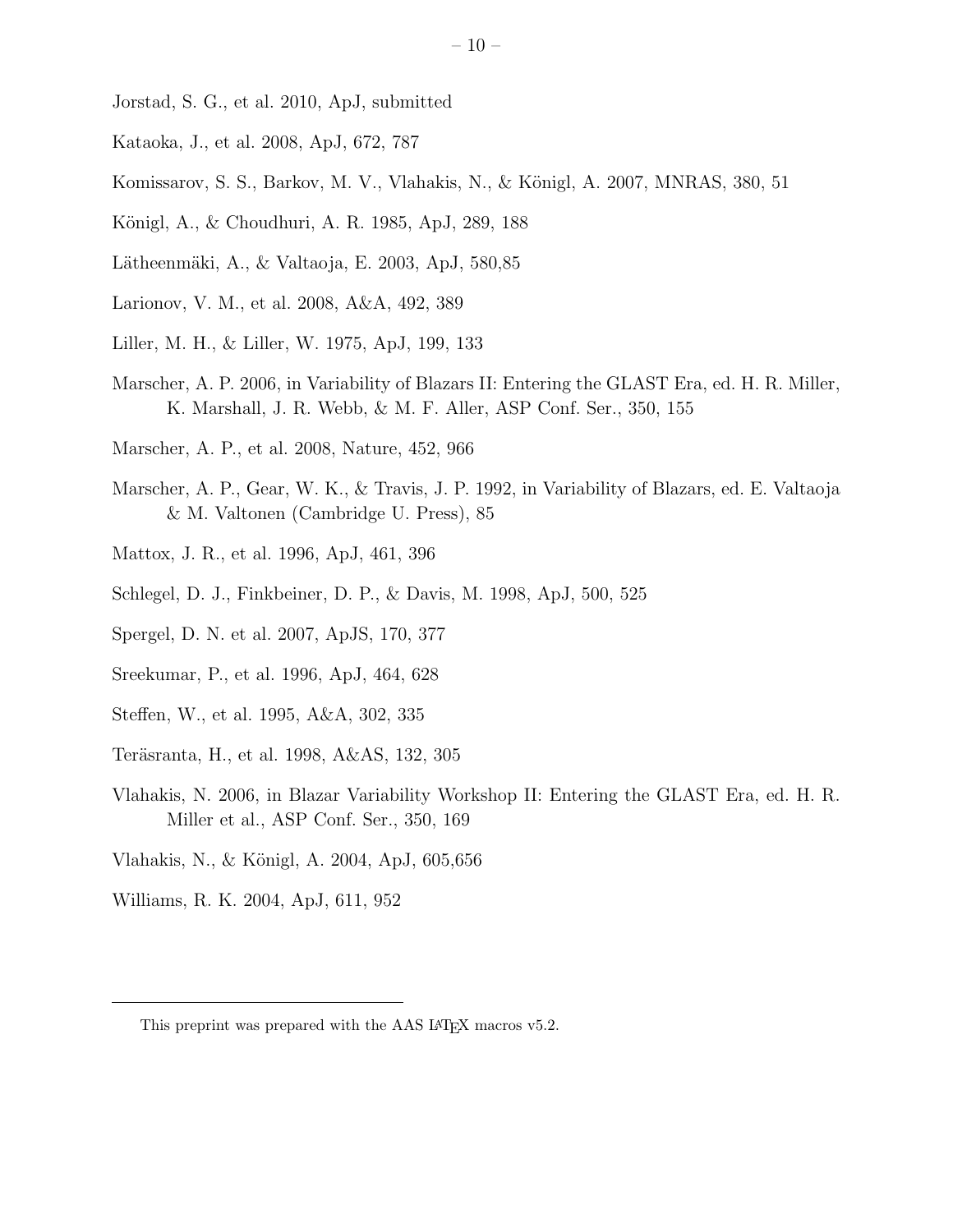

Fig. 1.— Multi-waveband light curves from 2008.0 to 2009.6. Upper limits (red) are  $2-\sigma$ . R-band flux is uncorrected for reddening. Vertical arrows: times when superluminal knots passed the 43 GHz core; horizontal bars: uncertainties in these times. JD 2454700=2008 August 21, 2454900=2009 March 9.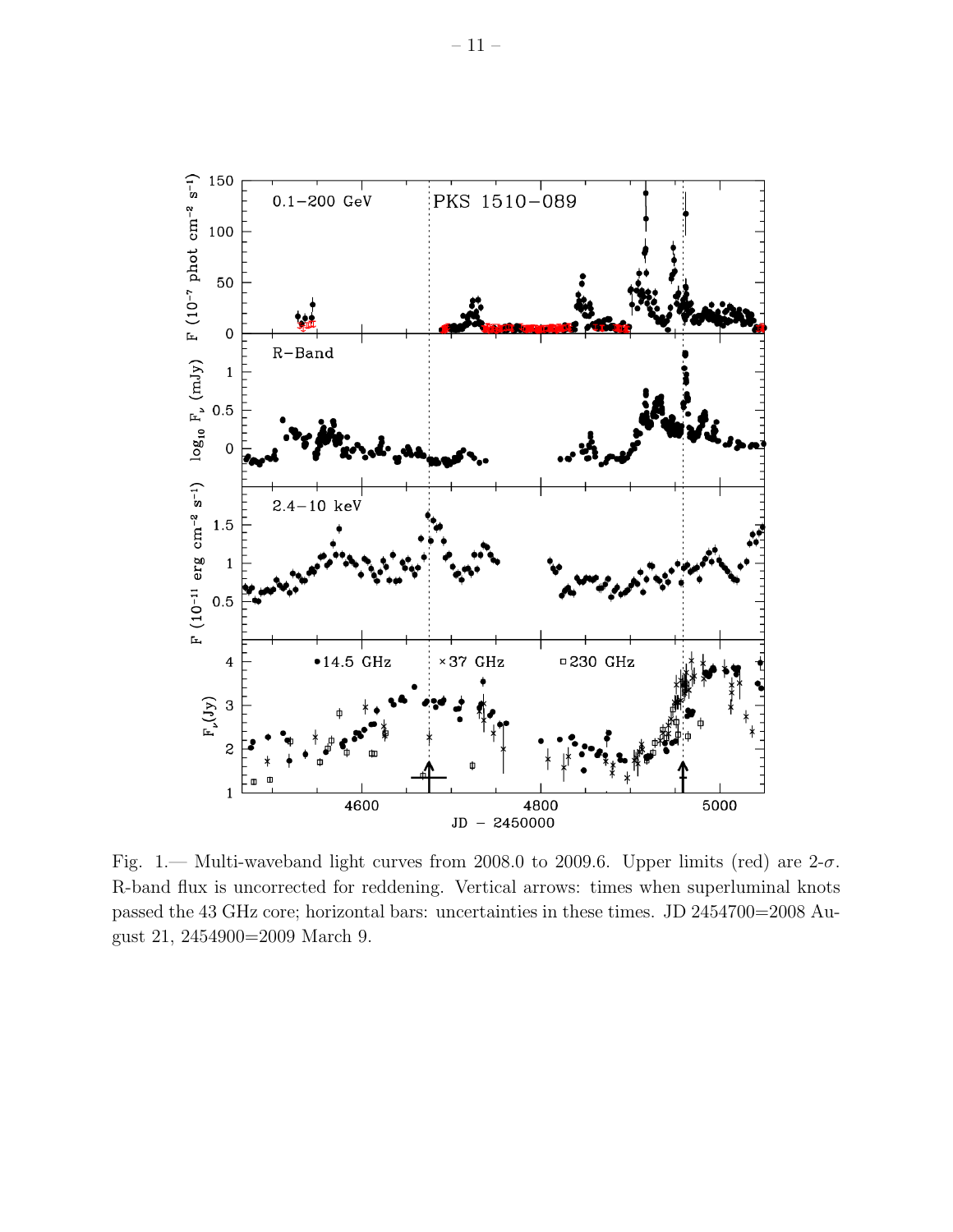

Fig. 2.—  $\gamma$ -ray and optical light curves from 2009.0 to 2009.38. See caption to Fig. 1. Vertical dotted lines denote  $\gamma$ -ray flares discussed in text.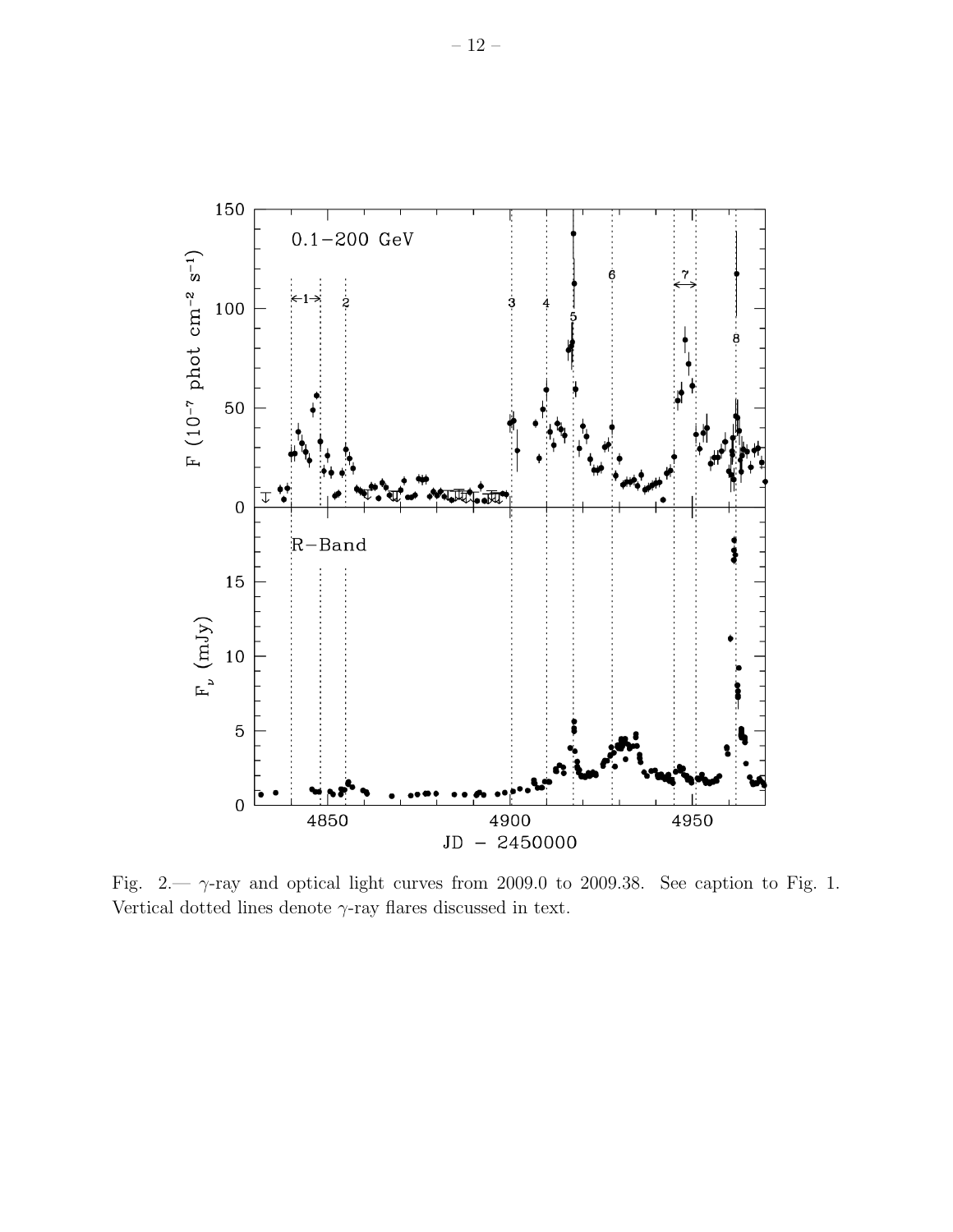

Fig. 3.— Sequence of 43 GHz VLBA images showing ejections of two superluminal knots with proper motions of (top)  $1.1 \pm 0.1$ , (bottom)  $0.97 \pm 0.06$  mas yr<sup>-1</sup>. Images are convolved with a circular Gaussian beam of FWHM=0.1 mas (shaded circle on bottom right). Calendar dates and JD−2450000 of images are given. Contours: total intensity, with levels (top) 1, 2, 4,..., 64, 96% of peak of 1.41 Jy beam<sup>-1</sup>, and (*bottom*) 0.25, 0.5, 1, 2,..., 64, 96% of peak of 3.14 Jy beam<sup>−</sup><sup>1</sup> . White line segments: direction of linear polarization; color: polarized intensity relative to peak (green) of  $(top)$  71 mJy beam<sup>-1</sup> and (*bottom*) 120 mJy beam<sup>-1</sup>. Polarization not correction for Faraday rotation, whose value is poorly constrained (Jorstad et al. 2007).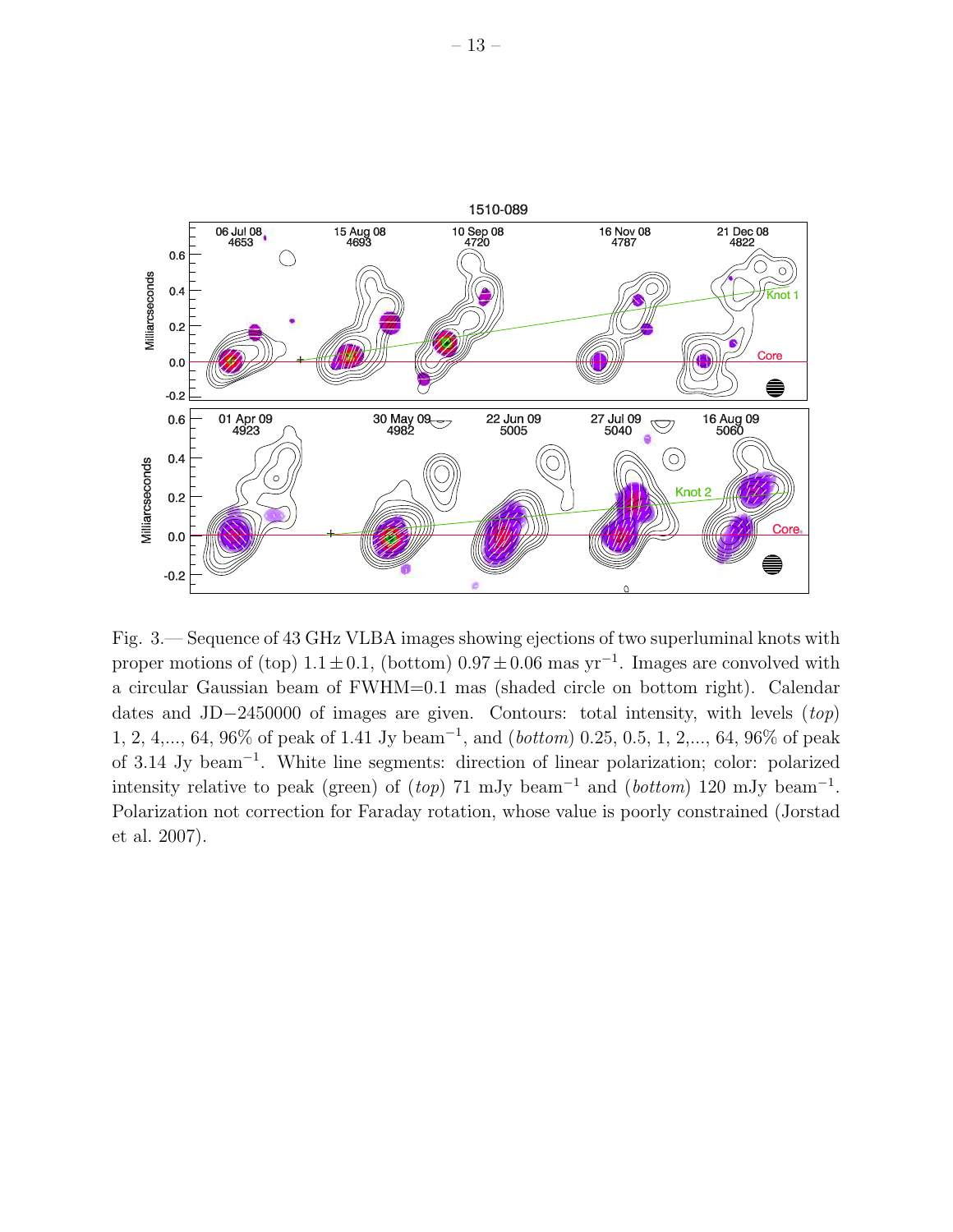

Fig. 4.— R-band flux density and degree P and electric-vector position angle  $\chi$  of optical polarization in early 2009. Filled black circles: R-band; filled triangles: V-band; open squares:  $\lambda = 500$ -700 nm. Multiples of 180 $\degree$  are added to  $\chi$  as needed to minimize jumps in consecutive values of  $\chi$  or, after JD 2454990, so the values of  $\chi$  can be compared with the end of the first rotation. The curve fits the  $\chi$  data with the model discussed in the text. Highest amplitude optical flare peaked on JD 2454962=2009 May 10.